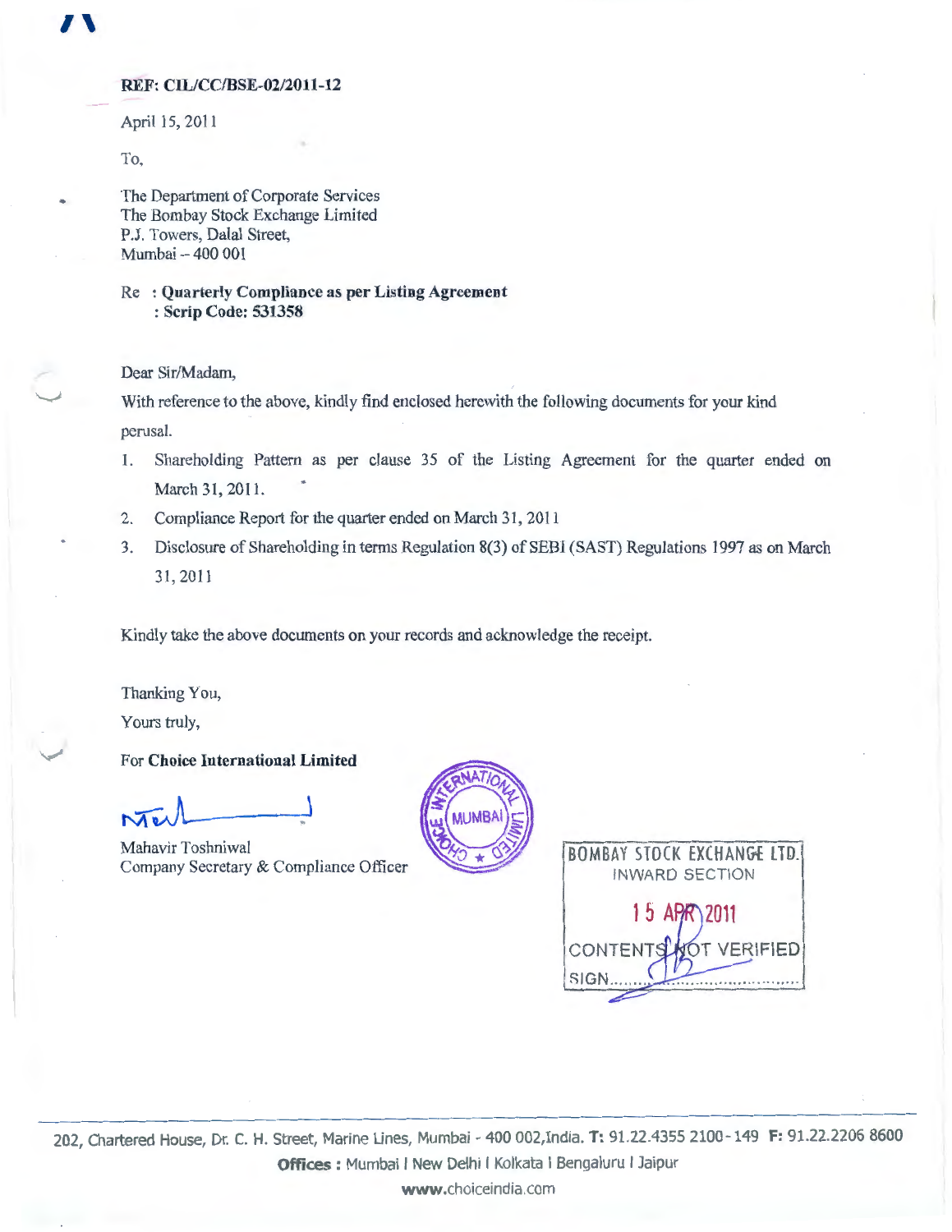| Scrip Code: 531358<br>ПМ                                                                                           | Ouarter Ended : 31-Mar-2011 |                                                                                                           |                                                                    |
|--------------------------------------------------------------------------------------------------------------------|-----------------------------|-----------------------------------------------------------------------------------------------------------|--------------------------------------------------------------------|
| !A. : Partly paid-up Shares:                                                                                       | Paid-up Shares              | : Partly paid-up Shares : Shares of the Company !                                                         | Number of Partly : As a % of total No. of: As a % of Total no. of! |
| : Held by Promoters/<br>: Promoters Group<br>: Held by Public                                                      | Ω                           |                                                                                                           |                                                                    |
| : [ Total-A ]                                                                                                      | O                           |                                                                                                           |                                                                    |
| .: Outstanding Conv. : No. of Outstanding<br>:Securities                                                           | : Securities                | : As a % of Total no.of : As a % of Total no.of<br>: Outstanding Conv- : shares of the Co.,<br>SECURITIES | : assuming full conv.                                              |
| : Held by Promoters/<br>: Promoters Group<br>: Held by Public                                                      | $\Omega$                    |                                                                                                           |                                                                    |
| : [ Total-B ]                                                                                                      | $\cap$                      |                                                                                                           |                                                                    |
| C.: Warrants :                                                                                                     | : No.of Warrants            | : As a % of Total no.of : As a % of Total no.of<br>WARRANTS                                               | : shares of the Co.,<br>: assuming full conv.                      |
| : Held by Promoters/<br>: Promoters Group<br>: Held by Public                                                      | O.                          |                                                                                                           |                                                                    |
| : $[Total-C]$                                                                                                      | $\Omega$                    |                                                                                                           |                                                                    |
| Total Paid-Up Capital<br>of the Comp assuming<br>! Full conv of warrants<br>& Conv Securities<br>: Total [Cap+B+C] | 7504800                     |                                                                                                           |                                                                    |

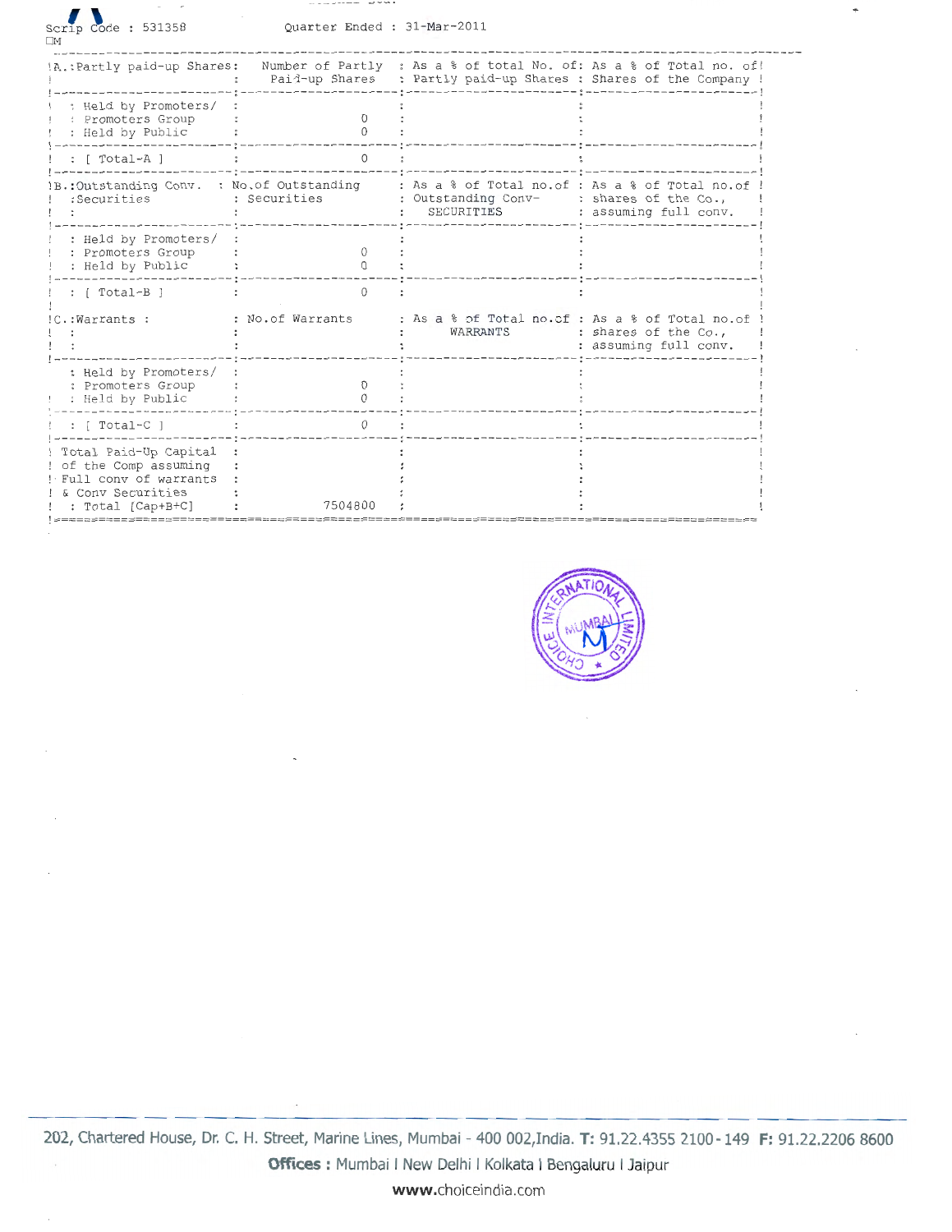### (1) (a) Statement showing ShareHolding Pattern

Name of the Company : Choice International Ltd.

# Scrip Code : 531358<br>⊓M

### Quarter Ended : 31-Mar-2011

|              | : Cat of Shareholder: Num-of :                | :-Holders : |           | Total-no : No-of Share : Tot-Shareholding: Shares Pledged or<br>-Shares : in-Dmt-form : as a (%) of tot : otherwise encumbered ! |                             |                     | : number of share : Num of Share: As a(%) ! |          |
|--------------|-----------------------------------------------|-------------|-----------|----------------------------------------------------------------------------------------------------------------------------------|-----------------------------|---------------------|---------------------------------------------|----------|
|              |                                               |             |           |                                                                                                                                  | : of A+B : of A+B+C:        | : as-a % : as-a % : |                                             |          |
|              | Promoter & its Grp:                           |             |           |                                                                                                                                  |                             |                     |                                             |          |
| $\mathbf{r}$ | Indian<br>a: Individual Huf                   | 11:         | 2196527 : |                                                                                                                                  | 2096527 : 29.268 : 29.268 : |                     | 0:                                          | $.000$ ! |
|              | b: Central/State Gov :                        |             | $\Omega$  | 0:                                                                                                                               |                             |                     | 0:                                          | .000:    |
|              | c: Bodies Corporates :                        | 1:          | 200000:   | 0:                                                                                                                               |                             | 2.665 : 2.665 :     | 0:                                          | $.000$ ! |
|              | d: Fins / Banks                               | 0:          |           |                                                                                                                                  |                             |                     | 0:                                          | .000     |
|              | e: Any Other specify :                        | 0:          |           |                                                                                                                                  |                             |                     | 0:                                          | .000     |
|              |                                               |             | 2396527 : |                                                                                                                                  | 2096527 : 31.933 : 31.933 : |                     | 0:                                          | .000     |
|              | : $Sub-Total-A(1)$                            | 12:         |           |                                                                                                                                  |                             |                     |                                             |          |
|              | : Foreign                                     |             |           |                                                                                                                                  |                             |                     |                                             |          |
|              | a: Indv NRI/For Ind :                         | 0:          | 0:        | 0:                                                                                                                               |                             |                     | 0:                                          | .000     |
|              | b: Bodies Corporate                           | 0:          |           | $\Omega$                                                                                                                         |                             |                     | 0:                                          | .000     |
|              | c: Institutions                               |             |           |                                                                                                                                  |                             |                     | 0:                                          | .000     |
|              | d: Any Other Specify :                        |             |           |                                                                                                                                  |                             |                     | $\Omega$ :                                  | .000     |
|              | : Sub-Total-A(2)                              | $\Omega$    |           |                                                                                                                                  |                             |                     | 0:                                          | .000     |
|              | : Total Shareholding:<br>: Promoter & Group : |             |           |                                                                                                                                  |                             |                     |                                             |          |
|              | : Total(A)=A(1)+A(2):                         | 12 :        | 2396527 : |                                                                                                                                  | 2096527 : 31.933 : 31.933 : |                     | 0:                                          | .000     |
| 1:           | Public Sh-Holding :<br>Institutions           |             |           |                                                                                                                                  |                             |                     |                                             |          |
|              | a: Mutual Funds                               | $^{\circ}$  |           |                                                                                                                                  |                             |                     |                                             |          |
|              | b: Fins / Banks                               |             |           |                                                                                                                                  |                             |                     |                                             |          |
|              | ! c: Central/State Govt:                      | 0:          |           |                                                                                                                                  |                             |                     |                                             |          |
|              | d: Venture Cap Fund                           | $\Omega$    |           | $\Omega$                                                                                                                         |                             |                     |                                             |          |
|              | e: Insurance Comp(s) :                        | 0:          |           | 0                                                                                                                                |                             |                     |                                             |          |
|              | f: Foreign Ins Invest:                        |             |           |                                                                                                                                  |                             |                     |                                             |          |
|              | g: Foreign Ven Cap In:                        | 0.          |           |                                                                                                                                  |                             |                     |                                             |          |
|              |                                               |             |           |                                                                                                                                  |                             |                     |                                             |          |
|              | ! h: Any Other -Specify:                      | 0:          |           |                                                                                                                                  |                             |                     |                                             |          |
|              | : $Sub-Total-B(1)$                            | 0:          |           |                                                                                                                                  |                             |                     |                                             |          |

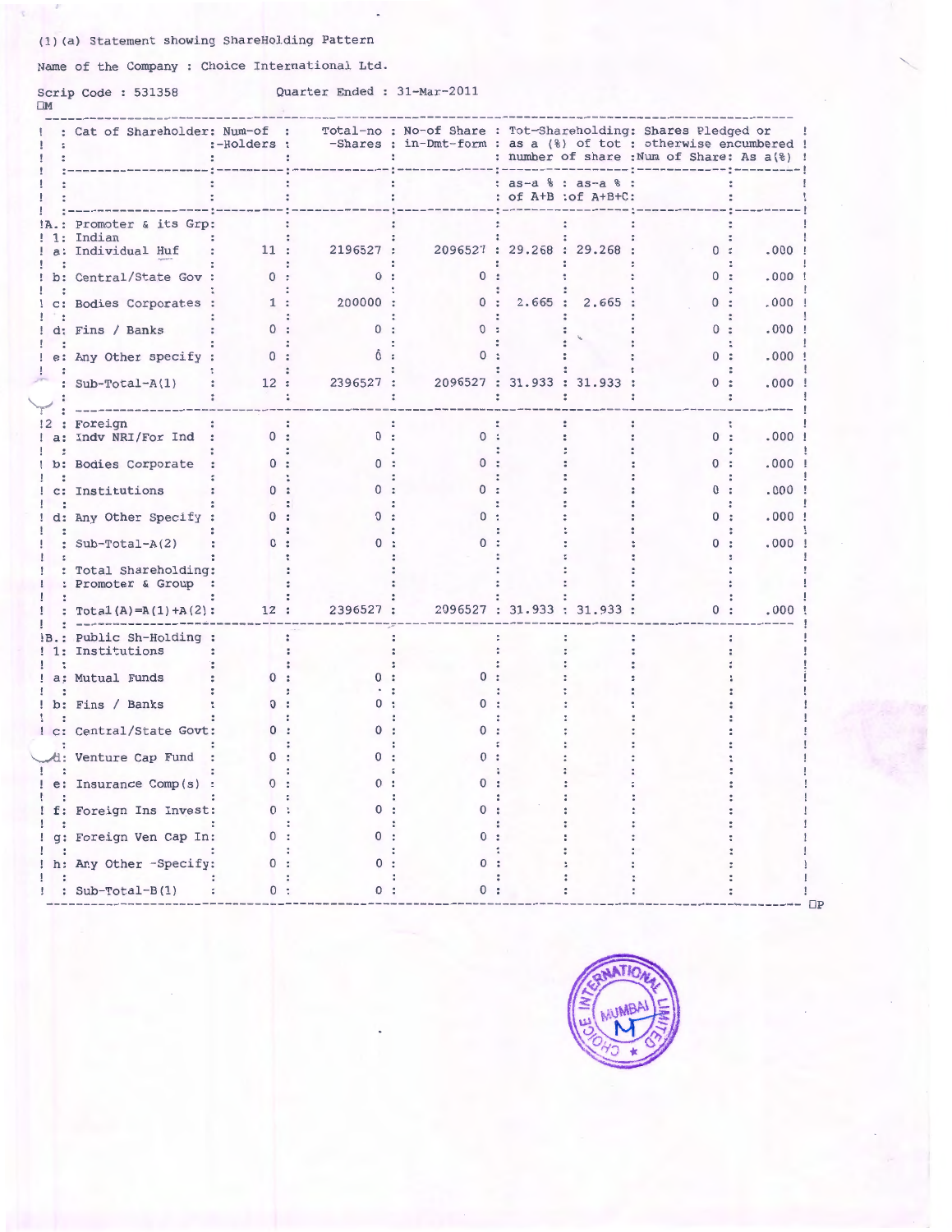(1) (a) Statement showing ShareHolding Pattern  $-(Cont..2)$ 

Name of the Company : Choice International Ltd.

Scrip Code: 531358

Quarter Ended : 31-Mar-2011

|      | Cat of Shareholder: Num-of :                | :-Holders :  |           | Total-no : No-of Share : Tot-Shareholding: Shares Pledged or<br>-Shares : in-Dmt-form : as a (%) of tot : otherwise encumbered ! |       |                                             | : number of share : Num of Share: As a(%) |            |      |
|------|---------------------------------------------|--------------|-----------|----------------------------------------------------------------------------------------------------------------------------------|-------|---------------------------------------------|-------------------------------------------|------------|------|
|      |                                             |              |           |                                                                                                                                  |       | : as-a % : as-a % :<br>: of A+B : of A+B+C: |                                           |            |      |
|      | 2: Non-Institutions                         |              |           |                                                                                                                                  |       |                                             |                                           |            |      |
|      | a: Bodies Corporates :                      | 166 :        | 2408333:  |                                                                                                                                  |       | 1706333 : 32.091 : 32.091                   |                                           |            |      |
|      | b: Individual Holding:<br>i) upto Rs 1-Lac: | 1815 :       | 959879 :  |                                                                                                                                  |       | 875677: 12.790: 12.790                      |                                           |            |      |
|      | ii) above Rs1-Lac:                          | 50:          | 1700688:  |                                                                                                                                  |       | 1700688: 22.661: 22.661:                    |                                           |            |      |
|      | Any Other -Clr-Mem:                         | 19:          | 35947:    | 35947:                                                                                                                           | .479: | .479:                                       |                                           |            |      |
|      | $-OCB$                                      | $\Omega$     |           |                                                                                                                                  |       |                                             |                                           |            |      |
|      | $-NRI$                                      | 10:          | 3426:     | 3426:                                                                                                                            | .046: | .046                                        |                                           |            |      |
|      | $Sub-Total-B(2)$                            | 2060:        | 5108273 : |                                                                                                                                  |       | 4322071: 68.067: 68.067:                    |                                           |            |      |
|      | $Total(B)=B(1)+B(2)$ :                      | 2060:        | 5108273 : |                                                                                                                                  |       | 4322071: 68.067: 68.067:                    |                                           |            |      |
|      | Total (A+B)<br>$\ddot{ }$ .                 | 2072:        | 7504800:  | 6418598 :                                                                                                                        |       | :100.000:                                   |                                           |            |      |
| !D : | Held by Custodian :                         |              |           |                                                                                                                                  |       |                                             |                                           |            |      |
|      | against Dep-Receip:                         |              |           |                                                                                                                                  |       |                                             |                                           |            |      |
|      | 1: Promoter & Pro Grp:                      | $\mathbf{0}$ |           |                                                                                                                                  |       |                                             |                                           | $^{\circ}$ | .000 |
|      | 2: Public                                   |              |           |                                                                                                                                  |       |                                             |                                           |            |      |
|      |                                             |              |           |                                                                                                                                  |       |                                             |                                           |            |      |
|      | Grand Total(A+B+C):                         | 2072 :       | 7504800:  | 6418598                                                                                                                          |       | :100.000                                    |                                           |            |      |

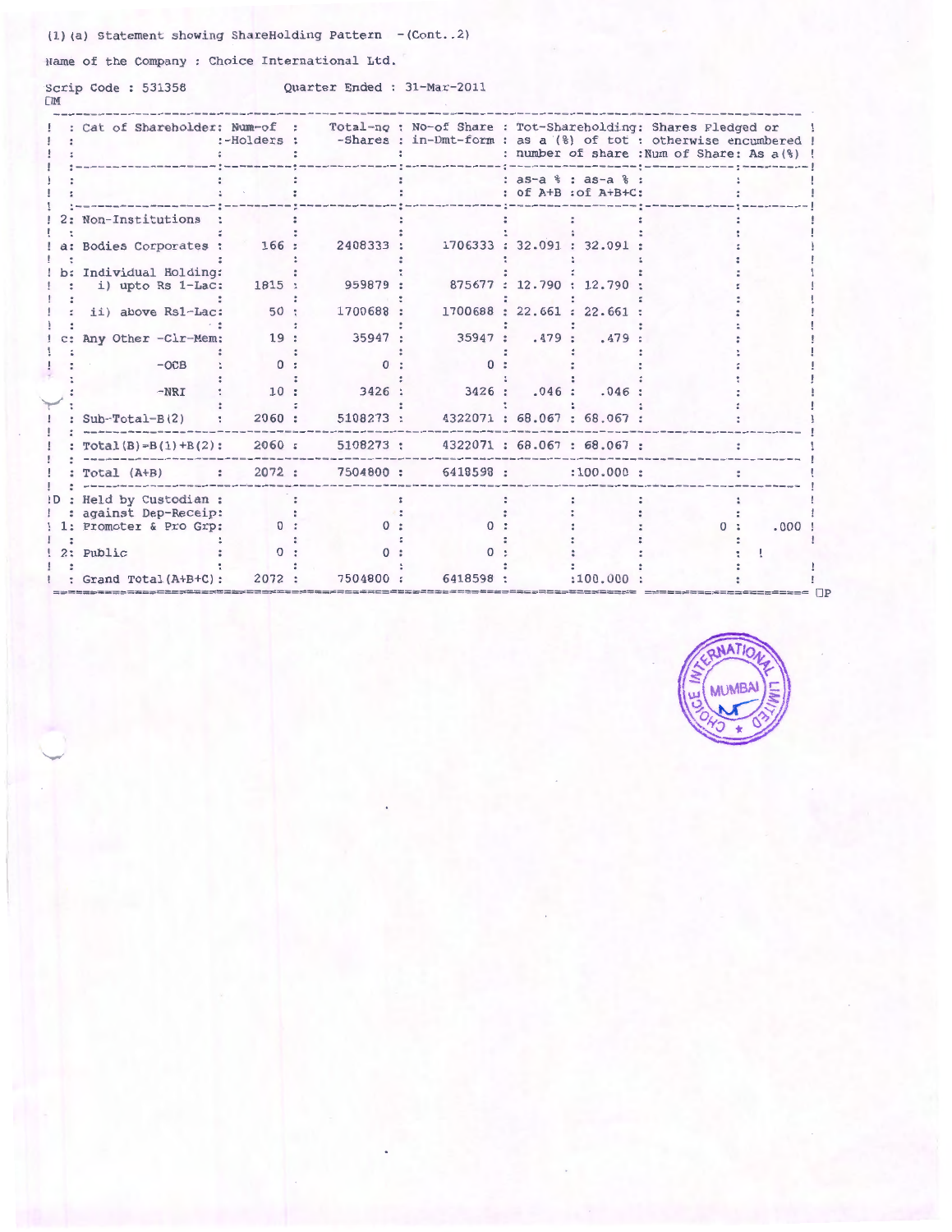$\Box P$ (I)(b) Share Holding Pattern - Category -Promoter & Promoter Group

Name of the Company : Choice International Ltd.

 $\Box M$ 

Scrip Code: 531358 Quarter Ended: 31-Mar-2011

|             | Srl: Ref-Num : Name of the Share Holder                            | $:-Number$           |         | :Total Shares Held : Pledged or otherwise Encumb<br>:As a % :-Number : As a %: As a %<br>$: Grand-$ : $:$  |                                               |       | : of Grand |
|-------------|--------------------------------------------------------------------|----------------------|---------|------------------------------------------------------------------------------------------------------------|-----------------------------------------------|-------|------------|
|             |                                                                    |                      |         |                                                                                                            |                                               |       | : Total    |
|             |                                                                    |                      |         | $:-Total:$<br>: $(A+B+C):$<br>:                                                                            |                                               |       | $:(A+B+C)$ |
|             |                                                                    |                      |         |                                                                                                            | <b>Committee Committee</b>                    |       | :sub-cl-Ia |
|             |                                                                    |                      |         | <u> 1 – – – – – – † – – – – – – – – – – – † – – – – – – – – † – – – – – – – † – – – – – – – – – – – – </u> |                                               |       |            |
| 1 00000046  | HEMLATA KAMAL PODDAR                                               | $\ddot{\phantom{a}}$ | 100000: | 1.332:                                                                                                     | 0:                                            | .000: | .000       |
| 2 00000240  | SUNILKUMAR PATODIA                                                 |                      | 300000: | 3.997:                                                                                                     | 0:                                            | .000: | .000       |
| 3 00001128  | KAMAL PODDAR (HUF)                                                 |                      | 125000: | 1.666:                                                                                                     | 0:                                            | .000: | .000       |
| 4 00001166  | ARUNKUMAR PODDAR                                                   |                      | 80000:  | 1.066:                                                                                                     | 0:                                            | .000: | .000       |
| 5 000290    | UPTON INFRASTRUCTURE PVT LTD                                       |                      | 200000: | 2.665:                                                                                                     | 0:                                            | .000: | .000       |
| 6 000291    | KAMAL PODDAR (HUF) :<br>ARCHANA ANIL PATODIA : :                   |                      | 100000: | 1.332:                                                                                                     | 0:                                            | .000: | .000       |
| 7 00472116  |                                                                    |                      | 100000: | 1.332:                                                                                                     | 0:                                            | .000: | .000       |
| 8 00578668  | SUNIL CHOTHMAL PATODIA (HUF)                                       | $\mathbb{R}^n$       | 100000: | 1.332:                                                                                                     | 0:                                            | .000: | .000       |
| 9 00906296  | ANIL CHOTHMAL PATODIA HUF.                                         |                      | 125000: | 1.666:                                                                                                     | 0:                                            | .000: | .000       |
| 10 13214073 | VINITA PATODIA<br>$\sim$ $\sim$ $\sim$ $\sim$ $\sim$ $\sim$ $\sim$ |                      |         | 1028927 : 13.710:                                                                                          | 0:                                            | .000: | .000       |
| 11 31953252 | PODDAR<br>KAMAL                                                    |                      |         | 37600 : .501:                                                                                              | 0:                                            | .000: | .000       |
| 12 32670246 | ANIL C PATODIA                                                     |                      |         | 100000 : 1.332:                                                                                            | $\mathbf{0}$ :                                | .000: | .000       |
|             | -Total Promoter & Promoter Group : 2396527 : 31.933:               |                      |         |                                                                                                            | 따져 를 따져 마이저 아이 피어 아이가 를 사이 피아 어머니는 것 같아<br>0: | .000: | .000       |

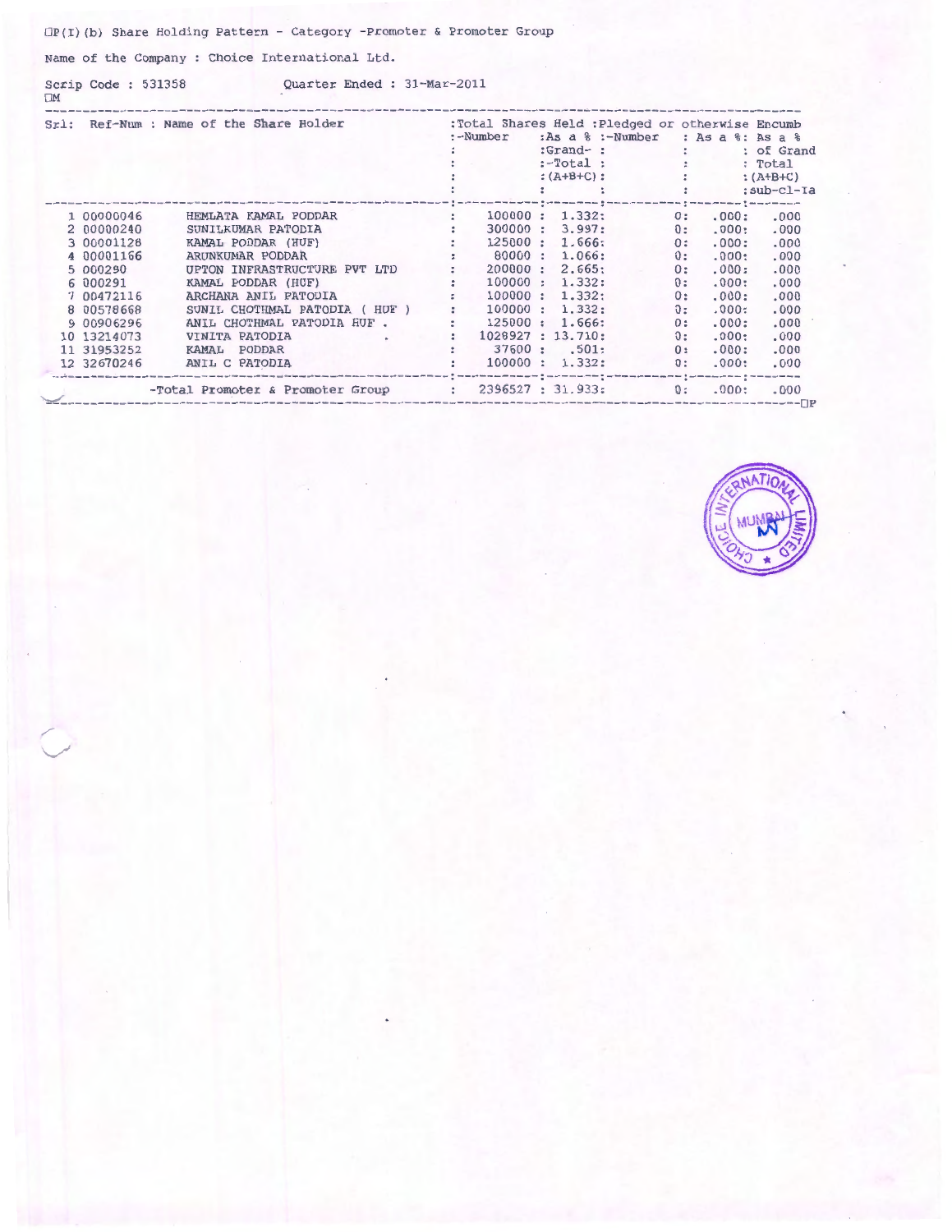|                    | $(I)(c)$ Share Holding Pattern - Category -Public $[18, 6, 8]$ above $]$ |         |                     |
|--------------------|--------------------------------------------------------------------------|---------|---------------------|
|                    | Name of the Company : Choice International Ltd.                          |         |                     |
| Scrip Code: 531358 | Ouarter Ended: 31-Mar-2011                                               |         |                     |
| $Srl-\#$ Ref-Num   | Name of the Holder                                                       |         | Scp-Held %-to-Total |
| 1 00506123         | ABHILASHA MONEY OPERATIONS PVT LTD                                       | 109183  | 1.455               |
| 2 00013881         | ADCHO CONSULTANTS PVT. LTD.                                              | 78560   | 1.047               |
| 3 00221315         | FREA STATIONERY PVT LTD<br>290000                                        |         | 3.864               |
| 4 10014644         | KARVY STOCK BROKING LIMITED                                              | 243397  | 3.243               |
| 5 000293           | FLORENCE SECURITIES PVT LTD.                                             | 350000  | 4.664               |
| 6 10677794         | MAMTA AMRISH JAIN                                                        | 85009   | 1.133               |
| 7 000292           | MIRANDA IMPEX PVT LTD.                                                   | 350000  | 4.664               |
| 8 14270235         | NEENA MANISH THAKKER                                                     | 96499   | 1.286               |
| 9 46736482         | NIPUN AMRISH JAIN                                                        | 105000  | 1.399               |
| 10 00513411        | SIGNORA FINANCE PVT LTD.                                                 | 99951   | 1.332               |
|                    | 10 <totals> -Public [ 1% &amp; above ]</totals>                          | 1807590 | 24.087              |

f  $\smile$ 

 $\overline{\phantom{0}}$ 

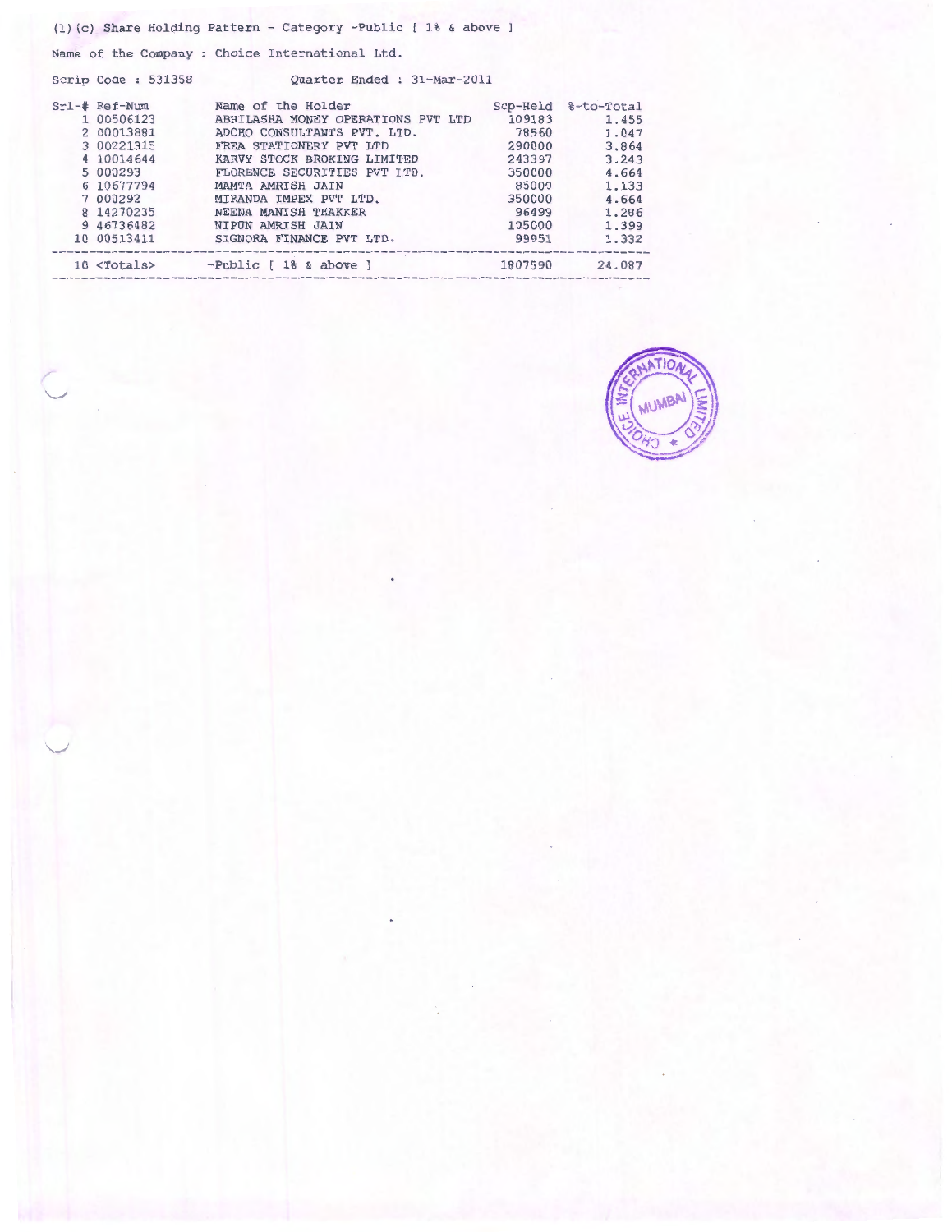#### (I) (d) Details of Locked in Shares

 $\overline{\phantom{a}}$ 

 $\overline{\phantom{0}}$ 

Name of the Company : Choice International Ltd.

Scrip Code : 531358 Quarter Ended : 31-Mar-2011 Srl-# Ref-Num -Cat Name of the Holder Lock-Scp %-to-Total 1 32670246 -Pro ANIL C PATODIA 100000 1. 332 2 00906296 -Pro ANIL CHOTHMAL PATODIA HUF . 125000 1. 666 3 00472116 -Pro ARCHANA ANIL PATODIA 100000 1. 332 4 000291 -Pro KAMAL PODDAR (HUF) 100000 1. 332 5 000293 -Pub FLORENCE SECURITIES PVT LTD. 350000 4.664 6 000292 -Pub MIRANDA IMPEX PVT LTD. 350000 4.664 7 00578668 -Pro SUNIL CHOTHMAL PATODIA ( HUF ) 100000 1.332 8 000290 -Pro UPTON INFRASTRUCTURE PVT LTD 200000 2.665 8 <Totals> Locked in Shares 1425000 18.987 ----------

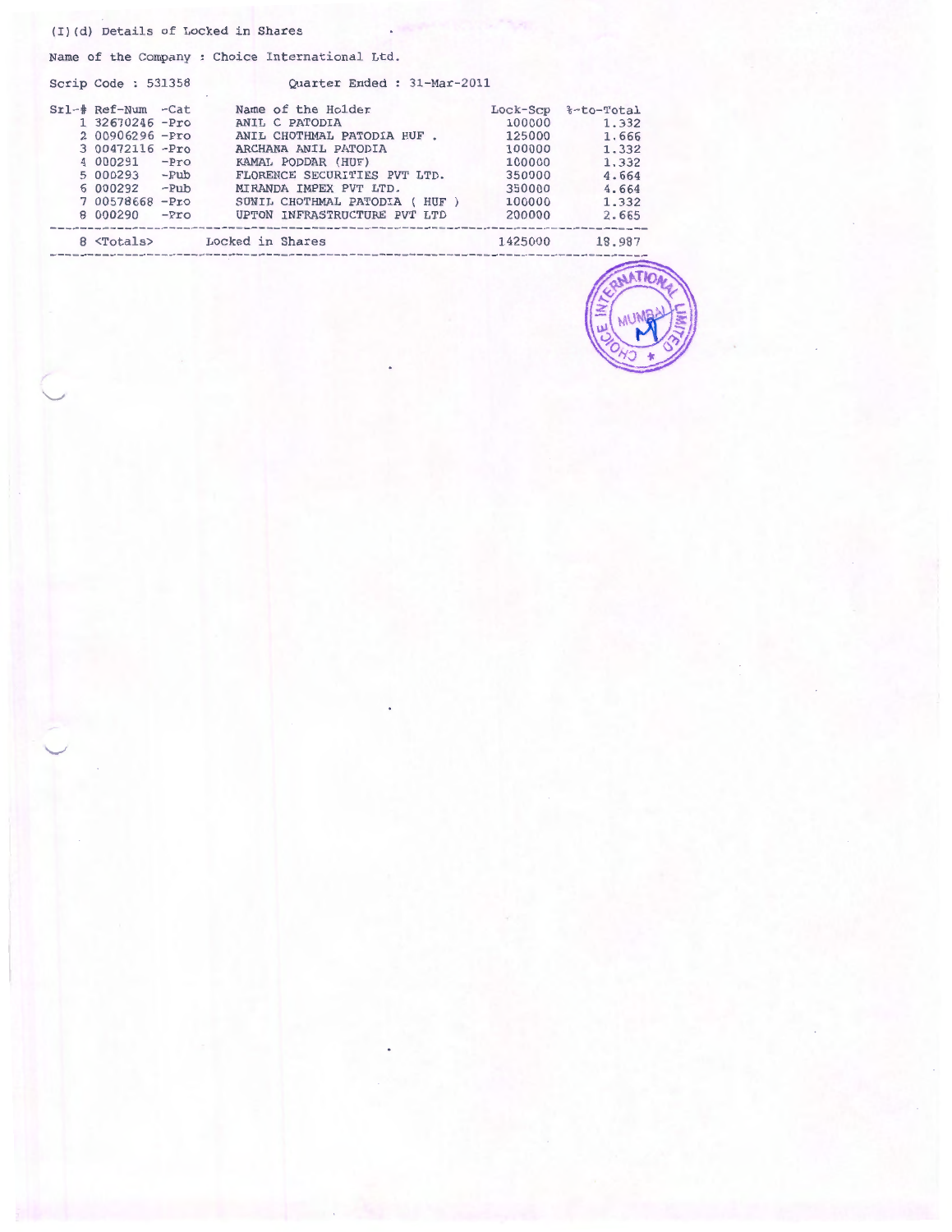| (II) (a) Details of Depository Receipts (DRs)              |     |     |                          |                   |
|------------------------------------------------------------|-----|-----|--------------------------|-------------------|
| Name of the Company : Choice International Ltd.            |     |     |                          |                   |
| Quarter Ended : 31-Mar-2011<br>Scrip Code: 531358          |     |     |                          |                   |
| Srl-# Ref-Num Name of the Holder                           | Typ | DRs | no-of sh-under<br>os-Drs | $(8)-to$<br>Total |
| $- NII -$<br>$- NIL -$<br>٠                                |     |     |                          |                   |
| Details of Depository Receipts (DRs)<br>$0 \lt$ Totals $>$ |     |     | $\Omega$                 | .000              |

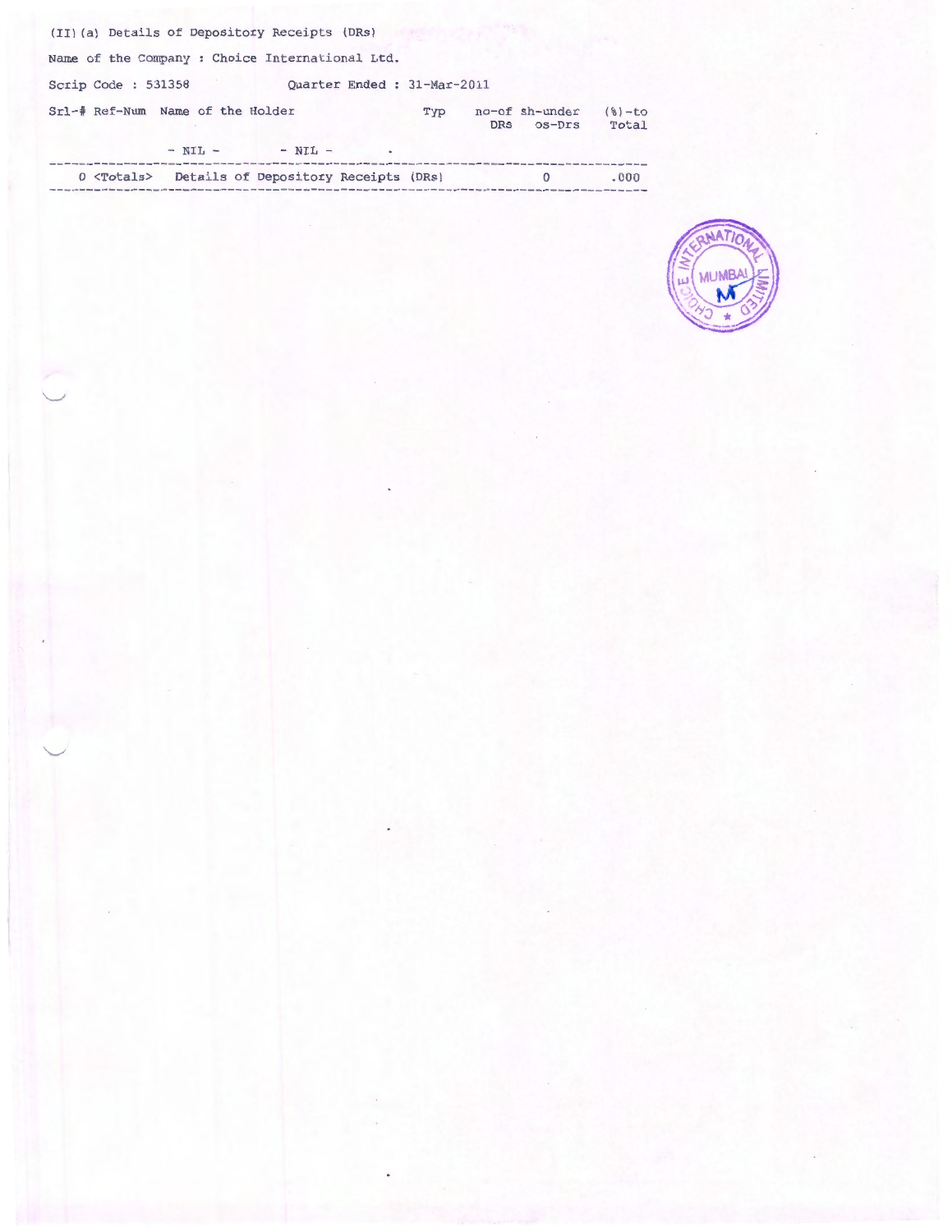(II)(b) Statement Showing Holding of Depository Receipts (DR"s) where underlying Shares Held by Promoter/Prom Group are in excess of [1% ] of Total SHs Name of the Company : Choice International Ltd.

| Scrip Code: 531358 |                                  |           | Quarter Ended : 31-Mar-2011 |     |                          |                   |
|--------------------|----------------------------------|-----------|-----------------------------|-----|--------------------------|-------------------|
|                    | Srl-# Ref-Num Name of the Holder |           | Typ                         | DRS | no-of sh-under<br>os-Drs | $(8)-to$<br>Total |
|                    | $- NIL -$                        | $- NIL -$ |                             |     |                          |                   |

| $0$ $<$ Totals> | Depository Receipts in excess of [1%] |  |  |  | .000 |
|-----------------|---------------------------------------|--|--|--|------|
|                 |                                       |  |  |  |      |

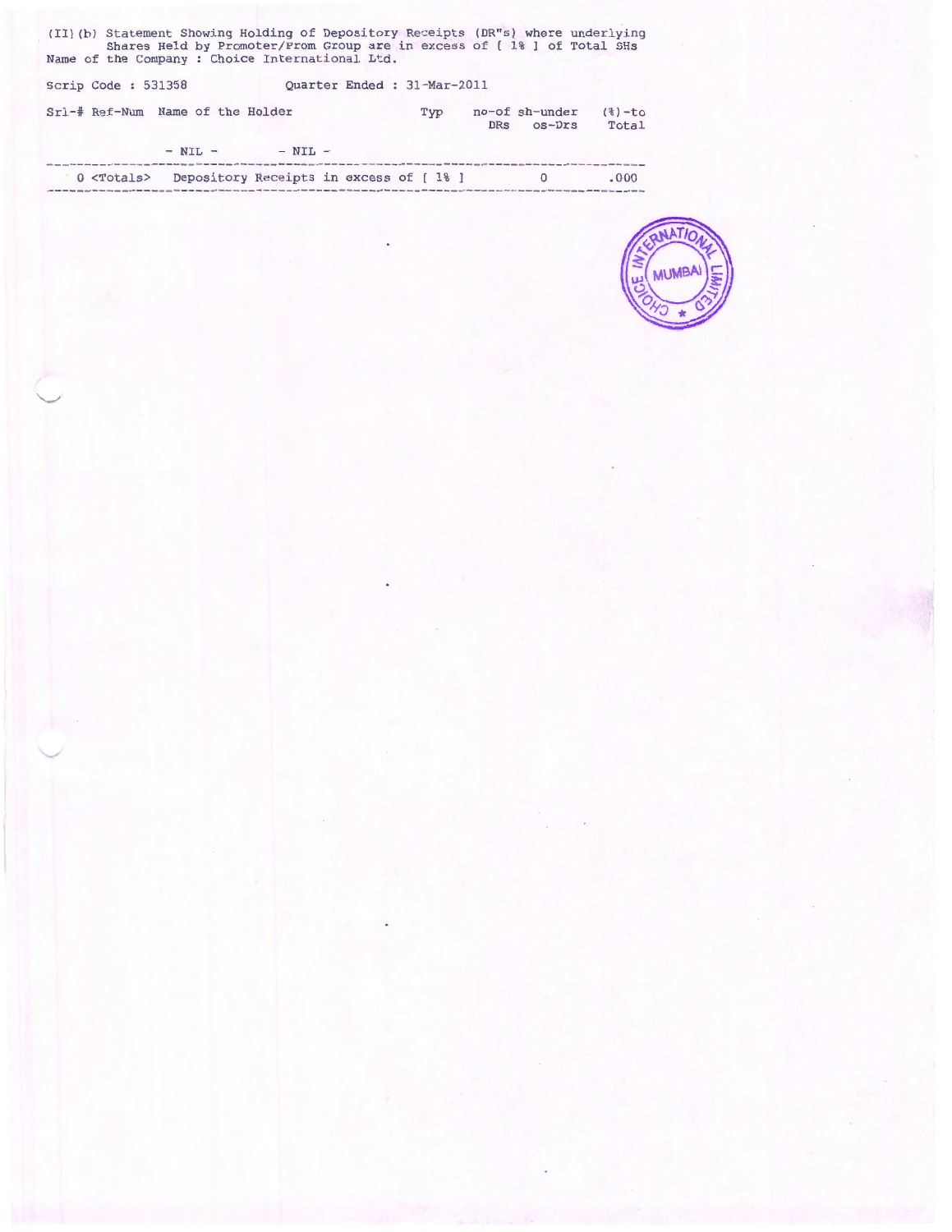# **COMPLIANCE REPORT FOR QUARTER ENDED 31st March, 2011 of CHOICE INTERNATIONAL LIMITED**

| <b>Particulars</b>                                                         | <b>Clause of</b><br>Listing<br>agreement | <b>Compliance</b><br><b>Status Yes/No</b> | <b>Remarks</b>                                                                                                                            |
|----------------------------------------------------------------------------|------------------------------------------|-------------------------------------------|-------------------------------------------------------------------------------------------------------------------------------------------|
| I. Board of Directors                                                      | 49                                       |                                           |                                                                                                                                           |
| (A) Composition of Board                                                   | 49 (IA)                                  | Yes                                       |                                                                                                                                           |
| (B) Non Executive Director's<br><b>Compensation &amp; Disclosures</b>      | 49 (IB)                                  | Yes                                       |                                                                                                                                           |
| (C) Other Provisions as to Board and<br>Committees                         | 49 (IC)                                  | Yes                                       |                                                                                                                                           |
| (D) Code of Conduct                                                        | 49 (ID)                                  | Yes                                       |                                                                                                                                           |
| II. Audit Committee                                                        | 49 (II)                                  |                                           |                                                                                                                                           |
| (A) Qualified & Independent Audit<br>Committee                             | 49 (IIA)                                 | Yes                                       |                                                                                                                                           |
| (B) Meeting of Audit Committee                                             |                                          | Yes                                       |                                                                                                                                           |
| (C) Powers of Audit Committee 49 (IIC)                                     | 49 (IIB)                                 | Yes                                       |                                                                                                                                           |
| (D) Role of Audit Committee                                                | 49 (IID)                                 | Yes                                       |                                                                                                                                           |
| (E) Review of Information by Audit<br>Committee                            | 49 (IIE)                                 | Yes                                       |                                                                                                                                           |
| <b>III. Subsidiary Companies</b>                                           | 49 (III)                                 | Yes                                       |                                                                                                                                           |
| <b>IV. Disclosures</b>                                                     | 49 (IV)                                  |                                           |                                                                                                                                           |
| (A) Basis of related party transactions                                    | 49 (IV A)                                | Yes                                       |                                                                                                                                           |
| (B) Disclosure of Accounting Treatment                                     | 49 (IV B)                                | Yes                                       |                                                                                                                                           |
| (C) Board Disclosures                                                      | 49 (IV C)                                | Yes                                       |                                                                                                                                           |
| (D) Proceeds from public issues, right<br>issues, preferential issues etc. | 49 (IV D)                                | Yes                                       |                                                                                                                                           |
| (E) Remuneration of Directors                                              | 49 (IV E)                                | Yes                                       |                                                                                                                                           |
| (F) Management                                                             | 49 (IV F)                                | Yes                                       |                                                                                                                                           |
| (G) Shareholders                                                           | 49 (IV G)                                | Yes                                       |                                                                                                                                           |
| <b>V. CEO/CFO Certification</b>                                            | 49 (V)                                   | Yes                                       | <b>Disclosed in</b>                                                                                                                       |
| VI. Report on Corporate Governance                                         | 49 (VI)                                  | Yes                                       | the Annual<br><b>Report 2009-</b><br>10.will be<br>disclosed at<br>the time of<br><b>Finalizing</b><br><b>Annual Report</b><br>of 2010-11 |
| <b>VII. Compliance</b>                                                     | 49 (VII)                                 | Yes                                       |                                                                                                                                           |

### For **CHOICE INTERNATIONAL LIMITED**

 $M_{\nu}$ 

 $\mathbf{1}$ 

"-'

 $\overline{\phantom{0}}$ 

**Mahavir Toshniwal Company Secretary and Compliance Officer** 



202, Chartered House, Dr. C. H. Street, Marine Lines, Mumbai- 400 002,India. **T:** 91.22.4355 2100-149 **F:** 91.22.2206 8600 **Offices** : Mumbai I New Delhi I Kolkata I Bengaluru I Jaipur

**www** .choiceindia .com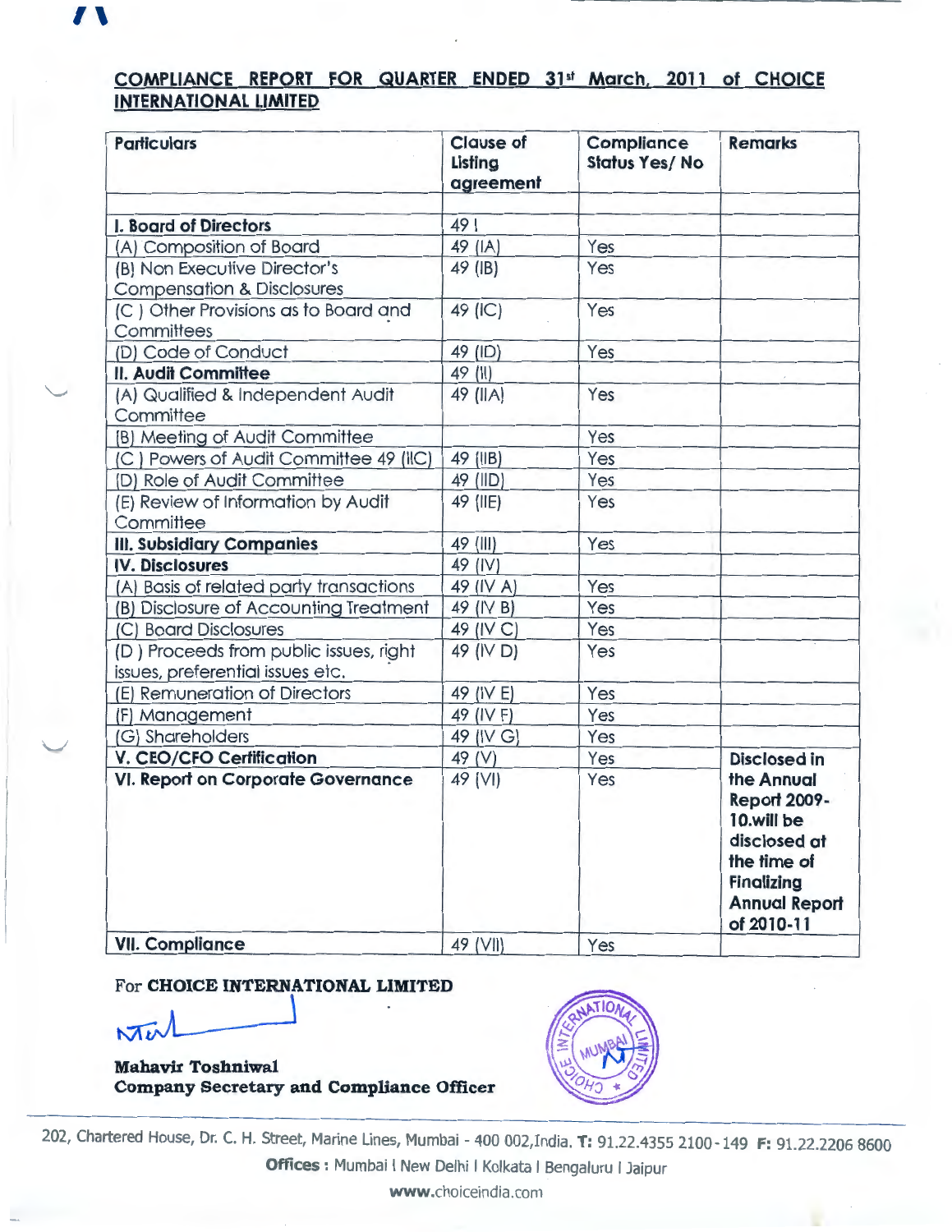

# Format for informing details of shareholding {obtained under Regulation  $8(1)$  &  $8(2)$ from acquirer(s)} by target company to stock exchanges, in terms of Regulation 8(3) of **SEBI(Substantial Acquisition of Shares & Takeovers) Regulations 1997**

Name of the Target Company (Reporting Company): CHOICE INTERNATIONAL LTD

| Date of Reporting                                                                                                                                                                                                      |                            |                               | April 11,2011              |                                                 |                                                                              |                                                                                 |                                            |  |
|------------------------------------------------------------------------------------------------------------------------------------------------------------------------------------------------------------------------|----------------------------|-------------------------------|----------------------------|-------------------------------------------------|------------------------------------------------------------------------------|---------------------------------------------------------------------------------|--------------------------------------------|--|
| Name of stock<br>exchanges<br>where shares of<br>Reporting Company are<br>listed.                                                                                                                                      |                            | Bombay Stock Exchange Limited |                            |                                                 |                                                                              |                                                                                 |                                            |  |
| (I) Information about persons holding more than 15% shares or voting rights (VRs)                                                                                                                                      |                            |                               |                            |                                                 |                                                                              |                                                                                 |                                            |  |
| Details of shareholding / voting rights (in number and %) of persons<br><b>Names of persons</b><br>mentioned at $(A)$ as informed $u/r$ 8(1) to target company)<br>holding more than<br>15% shares or<br>voting rights |                            |                               |                            |                                                 |                                                                              |                                                                                 |                                            |  |
| <b>Names</b>                                                                                                                                                                                                           | As on<br>March 31,<br>2011 |                               | As on<br>March 31,<br>2010 | Changes,<br>if any,<br>between<br>$(A)$ & $(B)$ | As on<br>record date<br>for<br>dividend<br>for the year<br>March 31,<br>2011 | As on<br>record<br>date for<br>dividend<br>for the<br>year<br>March 31,<br>2010 | Changes, if<br>any<br>between (D)<br>&E(E) |  |
|                                                                                                                                                                                                                        | (A)                        |                               | (B)                        | (C)                                             | (D)                                                                          | (E)                                                                             | (F)                                        |  |
| Vinita Patodia                                                                                                                                                                                                         | 1028927<br>(13.71%)        |                               | 1028927<br>$(15.81\%)$     | Nil                                             | <b>NA</b>                                                                    | 1028927<br>$(15.81\%)$                                                          | <b>NA</b>                                  |  |

- Paid up Capital of the company was increased from Rs 6,50,48,000 comprising 65,04,800  $\bullet$ equity shares of Rs. 10 each to Rs 7,50,48,000 comprising 75,04,800 equity shares of Rs. 10 each, consequently the percentage holding of Mrs Vinita Patodia was changed from 15.81% to 13.71% there being no change in the number of shares held by her.
- Since the dividend for the financial year 2010-11 is not yet declared and consequently record  $\bullet$ date for the same is not yet decided. Hence, no. of shares as on record date is not applicable.

## For Choice International Limited

Me

**Mahavir Toshniwal Company Secretary** 



202, Chartered House, Dr. C. H. Street, Marine Lines, Mumbai - 400 002, India. T: 91.22.4355 2100 - 149 F: 91.22.2206 8600 **Offices :** Mumbai I New Delhi I Kolkata I Bengaluru I Jaipur

www.choiceindia.com